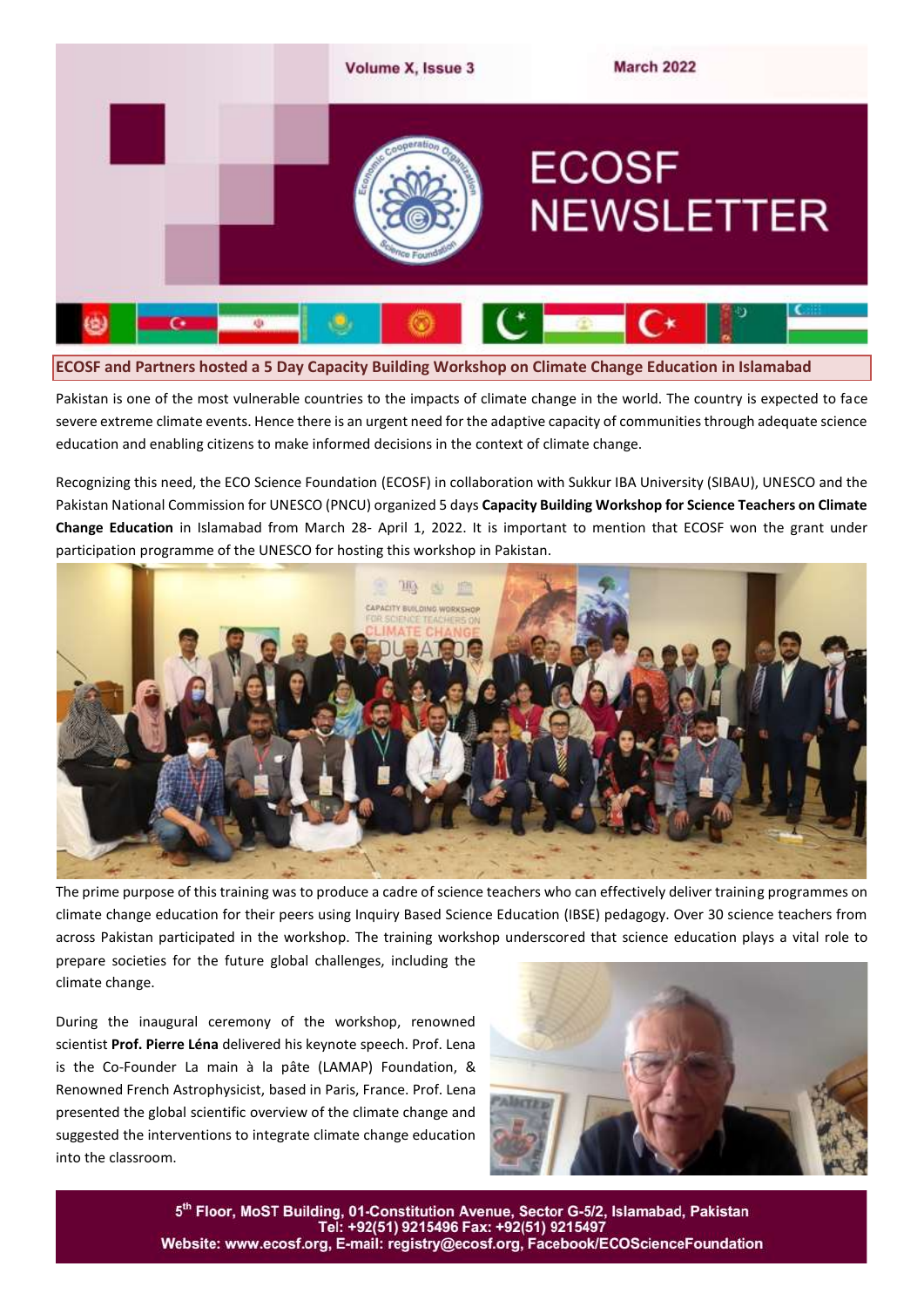**Academician Dato' Ir. (Dr.) Lee Yee Cheong**, Honorary Chairman of the Governing Board of International Science Technology and Innovation Centre for South-South Cooperation under the auspices of UNESCO (ISTIC) Malaysia, President of Belt and Road International Science Education Consortium (BRISEC), Member of the UN Broad Band Commission and Former Chairman Global Council of InterAcademy Partnership (IAP) Science Education Programme, who is also a member of ECOSF's International Advisory Board, participated as the Chief Guest through a video link.





President ECOSF, Prof. Dr. Manzoor Hussain Soomro welcomed the participants and underlined the role of ECOSF in promoting science education and ongoing capacity building programme for science teachers in the ECO region. Representatives of partner organizations including, Secretary General PNCU Syed Junaid Akhlaq and Mr. Mujeeb ur Rehman from Sukkur IBA University also spoke during the ceremony. Mr. Khalil Raza Science Officer of ECOSF was the master of inaugural ceremony and as the coordinator of the project, presented an overview and objectives of the workshop.



Lead Trainers from Institute of Teacher Education, Kuala Lumpur Malaysia; Prof. Abdul Muhaimin Osman and Prof. Rajab Aziz conducted the training workshop with their core expertise in Science Education using Inquiry Based pedagogy. Prof. Osman is the Director of Institute of Teacher Education, Perlis Malaysia, while Prof. Aziz had been associated with this institute as former faculty and science educator. Dr. Simon Clien from the Office of Climate Change Education (OCE)- a UNESCO Category-2 Centre in Paris-France also virtually shared the OCE parogramme of Climate Change Education and the online resources with the workshop participants.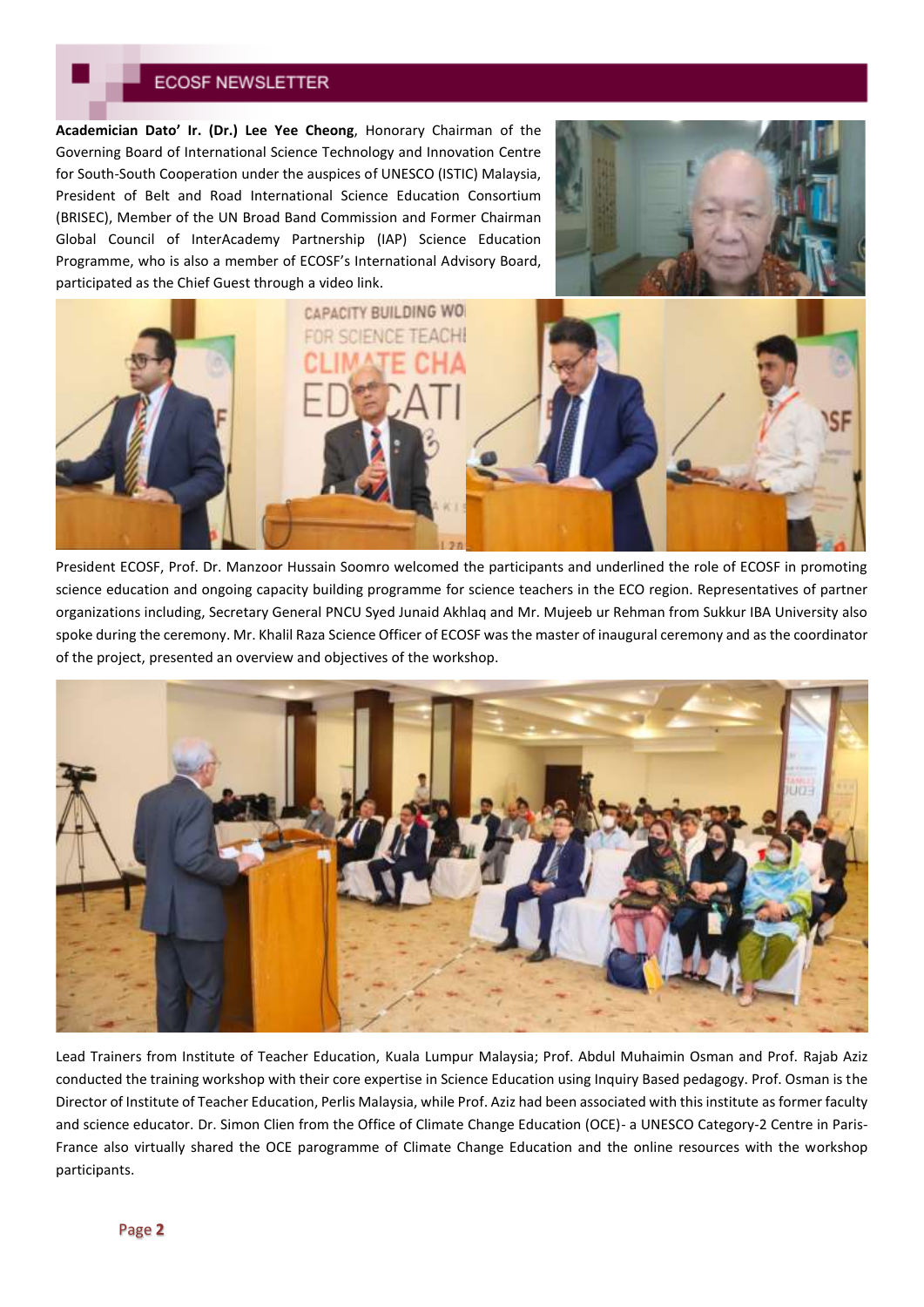Prof. Osman and Prof. Aziz in the past have designed and conducted several training modules for science teachers to help them develop effective learning and teaching delivery skills and practices in many countries. Science teachers during the workshop were quite excited, engaged and inspired as the trainers during workshop employed interactive approach with many hands-on activities on climate science.

During the intense five days workshop, participants learned about the impacts of climate change in Pakistan and the major concepts related to climate change: change, biosphere, greenhouse phenomena, impacts, mitigation, adaptation and Disaster Risk Reduction (DRR).



Workshop also equipped science teachers to understand better on learning methodologies and enhanced their skills, knowledge and competency around climate literacy and discussed how to best integrate climate change education in the classroom.

One of the major takeaways of the workshop was recognition of immediate need for integrating climate change education for mainstreaming and replicating this workshop at much larger scale for widespread adoptability of climate science content at Pakistani schools. In the concluding ceremony, certificates were distributed among the participants.

#### **World Water Day – 2022 with the theme "Groundwater-making invisible visible" celebrated**

World Water Day (WWD)– 2022 was celebrated on 30 March 2022 by Pakistan Council of Research in Water Resources (PCRWR) in partnership with ECOSF, UNESCO, WaterAid, UNICEF and other national and international organizations. The theme of WWD for year 2022 was "Groundwater-making the invisible visible". The event was attended by the water experts, scientists, students and representatives of organizing institutes. Mr. Ghulam Abbas Rahar, Assistant Director attended on behalf of ECOSF.

Chairman PCRWR Dr. Muhammad Ashraf welcomed all the distinguished guests and highlighted the importance of water especially groundwater. In his keynote speech, Dr Muhammad Ashraf, emphasized on the joint key efforts of PCRWR with partners, such as; piloting groundwater recharge wells in Islamabad, establishing a real-time groundwater monitoring network along the eastern border of Pakistan, and formulating a regulatory framework for groundwater governance in ICT region.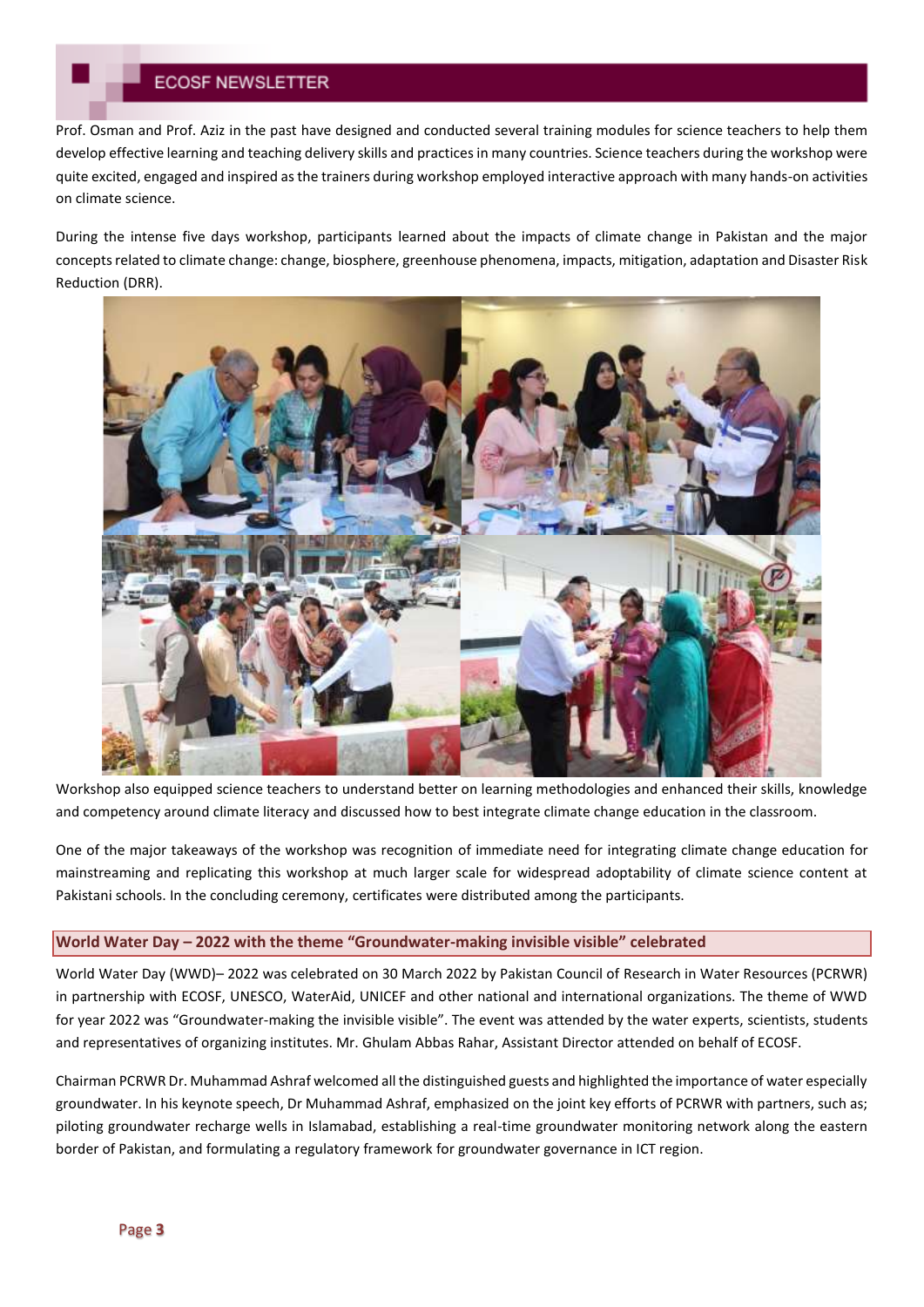A round-table discussion was organized inviting key water experts from the country to shed light with reference to this year's theme "Groundwater-making the invisible visible". Taking the benefit of this event, the United Nation's World Water Development Report 2022 was also launched in Pakistan.



Speaking on the occasion, the Chief Guest, Lt. Gen (R). Nadeem Ahmed, national advisor, Asian Disaster Preparedness Centre (ADPC) remarked that the subject of water needs to be incorporated into the syllabus starting from the primary education level. He further emphasized to use satellite technology for monitoring groundwater on a broader scale.

In his remarks, Mr. Haile Gashaw, Chief WASH, UNICEF remarked that his organization is willing to support the government of Pakistan in developing national strategic planning and allied assistance for the protection of groundwater in Pakistan.

Mr Arif Jabbar Khan, Country Director Water Aid stressed the need to involve public at different level while developing any policy. The message of Director General UNESCO highlighted deep concern for depleting groundwater aquifers in the face of challenges posed by climate change and food insecurity of the growing population.

#### **A Journal on 'Science Diplomacy Perspectives' launched by Ministry of Foreign Affairs**

The Ministry of Foreign Affairs Islamic Republic of Pakistan (MoFA) launched a journal on 'Science Diplomacy Perspectives' on 15 March 2022 to promote Science Diplomacy. The Journal was jointly inaugurated by the Foreign Secretary H.E. Mr. Sohail Mahmood, Coordinator General of COMSTECH Prof. Dr. Muhammad Iqbal Choudhary, President ECO Science Foundation Prof. Dr. Manzoor Hussain Soomro, the former Foreign Secretary Mr. Aizaz Ahmad Chaudhry and the Director General of Science Diplomacy Science Division of MoFA, Mr. Muhammad Kamran Akhtar.

In his inaugural speech the Foreign Secretary Mr. Sohail Mahmood congratulated the MoFA team for taking this initiative and also congratulated the Authors and the Editorial Team of the Journal. The Foreign Secretary spoke about the importance of timing of launching the journal and said that the issue came at a time when the world was gradually recovering from Covid-19 Pandemic. The Recovery came on the back of extraordinary scientific sociotechnical achievements in developing vaccines and devising emergency health measures, he added. Mr. Mahmood highlighted the significance of science diplomacy in helping to address global challenges and bridging the gap between innovation and policy community. He announced that the Journal was an effort to provide inter-disciplinary stakeholders such



as scientists and diplomats a platform to write on themes related to science diplomacy. He further said that the Scientists and diplomats work at the Interference of innovation and Negotiation which a path way for societal Programme and this interdisciplinary engagement can provide truly sustainable solutions for Global Challenges such as Food security and Climate Change.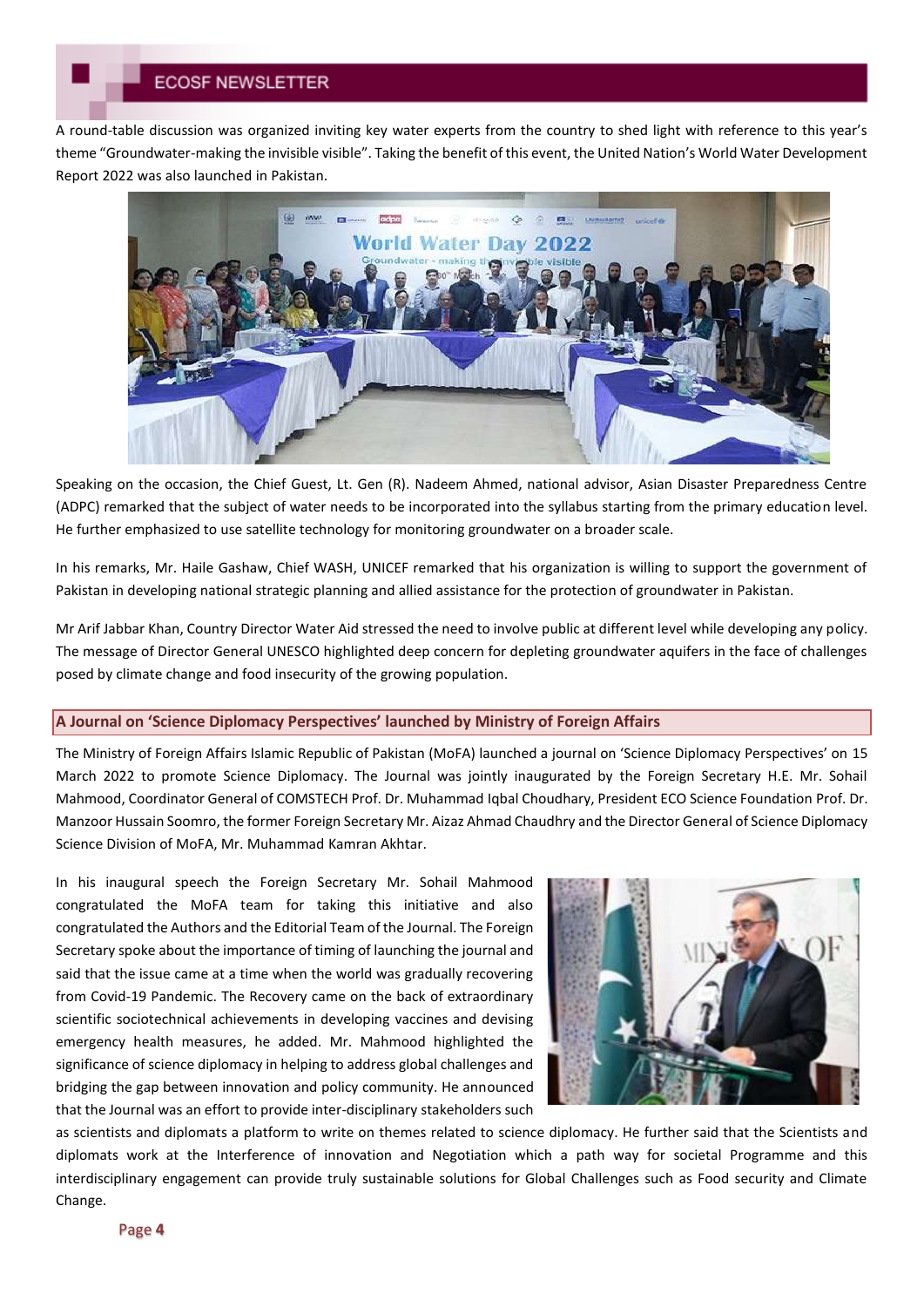

In his comments, Director General (Science Diplomacy) Muhammad Kamran Akhtar thanked the authors for their contributions and taking the challenge of looking beyond conventional boundaries to offer innovative and multi-sectoral inputs. The Journal would provide thought leadership to the country's science diplomacy efforts and also be a source of rendering science advice on technology-related issues. He said that by launching the journal



In his remarks, Coordinator General COMSTECH Prof. Dr. Iqbal Choudhary welcomed the pioneering effort to initiate a publication platform on the subject of science diplomacy. He informed that COMSTECH was playing a significant role as a science diplomacy platform to improve the status of science in the Muslim World.

The inaugural issue of Science Diplomacy Perspectives features 17 articles from researchers, diplomats and policy practitioners on different cuttingedge themes including scope and regulatory perspectives of new and emerging technologies, science popularization, and multilateral governance of science. COMSTECH and the Particle Team at LUMS

facilitated the Ministry with the editorial and peer review process.

Science Diplomacy Perspectives would be regularly published and provide a permanent platform for scholars and practitioners to submit articles on science diplomacy related themes.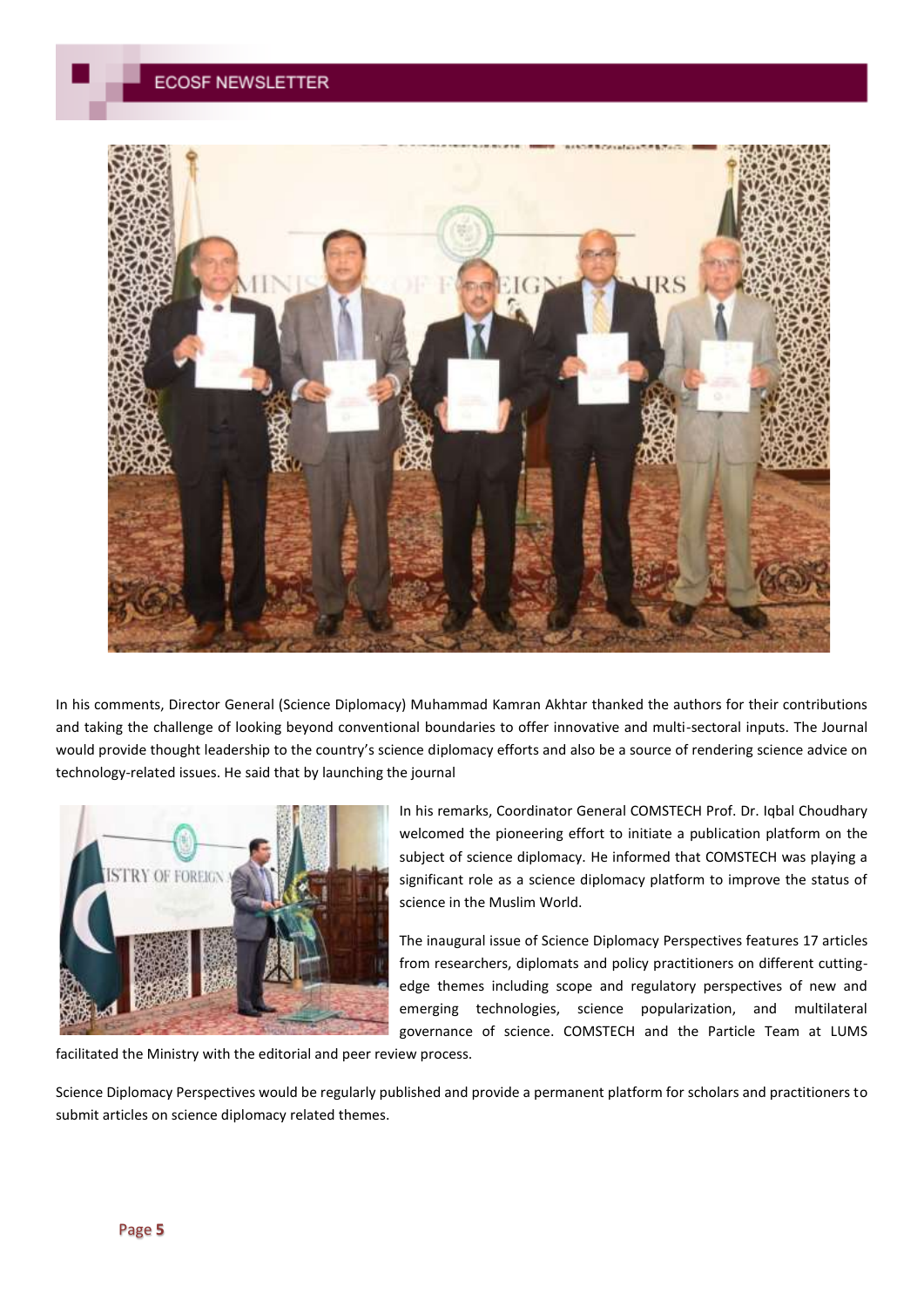**1 st International Conference on Plant Protection Sciences (ICPPS-2022) organized in hybrid mode- President ECOSF attended as a keynote speaker**

1<sup>st</sup> International Conference on Plant Protection Sciences (ICPPS-2022) was organized by Sindh Agriculture University Tandojam Pakistan on 29-30 March 2022. The conference was organized in hybrid mode wherein, over 300 participants joined which included; Dr. Syed Asadullah Shah from Malaysia, Dr. Marshall from Netherlands, Dr. Hisham Naseeruddin from Sudan, Noor Muhammad Baloch, DG Research, Dr. Yubak from FAO Regional Office for Asia and the Pacific, Dr. Anne-Sophie from the FAO Headquarters in Rome Italy and a large number of experts, farmers and students attended physically whereas, many participants from Egypt, Australia, China, India, Azerbaijan, Bangkok, Malaysia attended virtually.



The Vice Chancellor of the University Dr. Fateh M. Marri welcomed the distinguished speakers, local and international participants for their attendance in the conference. In his welcome note, he said that most of the land of Sindh is desert but the importance has been given to agriculture in irrigated areas from the very beginning; thus, most of the desert lands have been neglected. Therefore, by focusing on rain-fed agriculture, organic agricultural production can be expanded.

Guest of Honor and Founder Vice Chancellor of Sindh Agriculture University Dr. AQ Ansari said that the farmers believe that the only solution to get rid of harmful pests and diseases in the crops is to use pesticides due to lack of awareness. He added that due to the lack of a system and testing laboratories, the effects of pesticides have not been tested, which raises many questions around

the world about our country's agricultural products and their quality.

President ECOSF Prof. Dr. Manzoor Hussain Soomro, in his keynote speech said that the importance of plant protection in agriculture is very vital. He added that the developed countries use natural methods to eradicate harmful diseases and pests from agricultural crops and the harmful effects of pesticides must be studied; however, technical expertise is required in this regard among farmers and related institutions. The title of presentation of Prof. Soomro was "Climate Change- A Challenge for Sustainable Agricultural Production in ECO Region". In his presentation, Prof. Soomro said that "Climate"

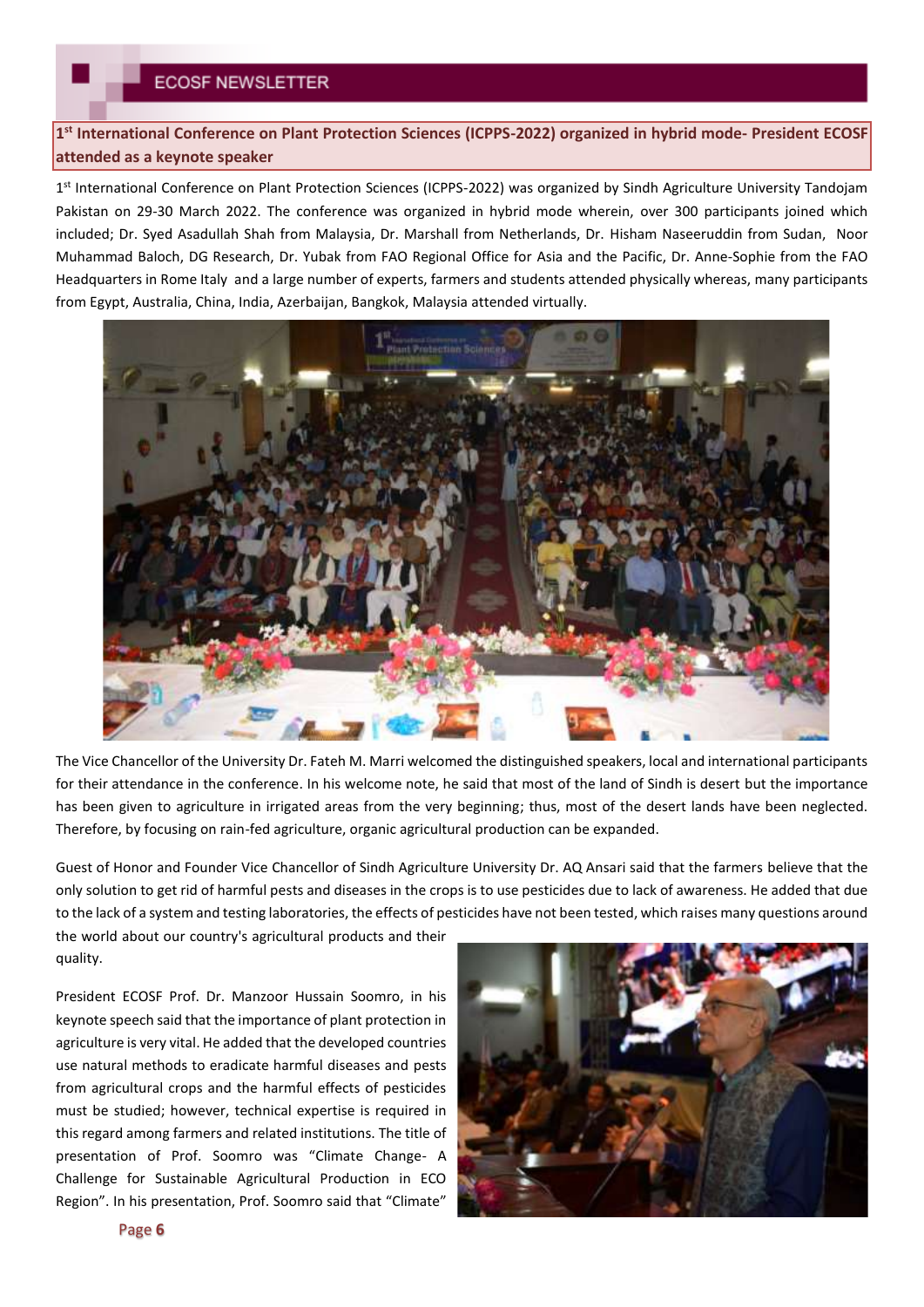is the long-term weather that our planet normally experiences. Since the first industrial revolution of the 1800s, our planet has been heating up at a much quicker rate than ever before – with damaging consequences. As a result of extreme weathers, from floods to droughts across the globe are being experienced. It is also causing glaciers and ice caps to melt, making sea levels rise. Globally, agriculture directly accounts for 13.5 % of greenhouse gas emissions and indirectly for another 17% due to deforestation and land-use change. At the same time, the sector holds a large mitigation potential, mainly through reduced deforestation, soil management and increased productivity. Therefore, the Agriculture is a part of the problem, as well as a part of the solution to Climate Change, he said.

He further said that there is a growing evidence of climate change and its adverse impacts on agriculture in the ECO Region. Unprecedented effects on the region's water resources, agricultural productivity, and farm incomes are badly under extra stress. And given the region's wide topographic and climatic diversity, ECO region is prone to various natural disasters, including earthquakes, floods, avalanches, mudflows, landslides, and extreme weather events. The effects of such disasters are likely to become more severe with climate change. The question is, whether the present-day producers- the growers, are capable enough to tackle the challenges of climate change and remain competitive? How to build and enhance the capacity of farmers/growers? Some of them might be unable to even read or write! Opening the minds of growers is a must for building their capacities; and the time-tested methodology or approach has been the inquiry-based and hands-on training of farmers- The Farmer Field School (FFS) approach for understanding the science of climate change and mitigation, use of technologies, skill development, technology use and management as a whole.

The host of the conference, Dean Prof. Dr. Jan Mohammad Marri, said that the conference would focus on agricultural research through expert suggestions, and research by experts from around the world, especially in agriculture, will benefit from pests and diseases, and suggestions on temperature, climate change and the environment.

During the conference, 288 research papers were presented by experts from 17 countries. The experts proposed to formulate a plant protection policy in Pakistan, according to the recommendations made during the closing ceremony of the conference, the risk of new infectious diseases and invasive species in the country is increasing due to non-testing and quarantine of imported plants, seeds, and agricultural products from different countries. It was concluded that unnecessary use of pesticides be minimised and rationalized as they are main cause of various diseases including skin, stomach, eyesight, and respiratory problems in men, women, and children of Pakistan including Sindh, and cancer in rural women.

A Book entitled, "Textbook of Plant Nematology" was also launched during the Conference. The book has been written by Prof. Manzoor Hussain Soomro, President ECOSF together with his two co-authors; Dr. Erum Iqbal and Dr. Firoza Kazi of National Nematological Research Centre (NNRC), University of Karachi, Karachi- Pakistan. The book has been published by the Pakistan

Society of Nematologists (PSN) in March 2022.

The book contains 16 chapters covering the latest information on the major fundamental and advanced aspects of plant parasitic nematodes. It includes; basic introduction, global and local historical development of Nematology, as well as its importance in agriculture. Prof. Dr. Manzoor Hussain Soomro also presented the book to the Vice Chancellor, Sindh Agriculture University Tandojam.

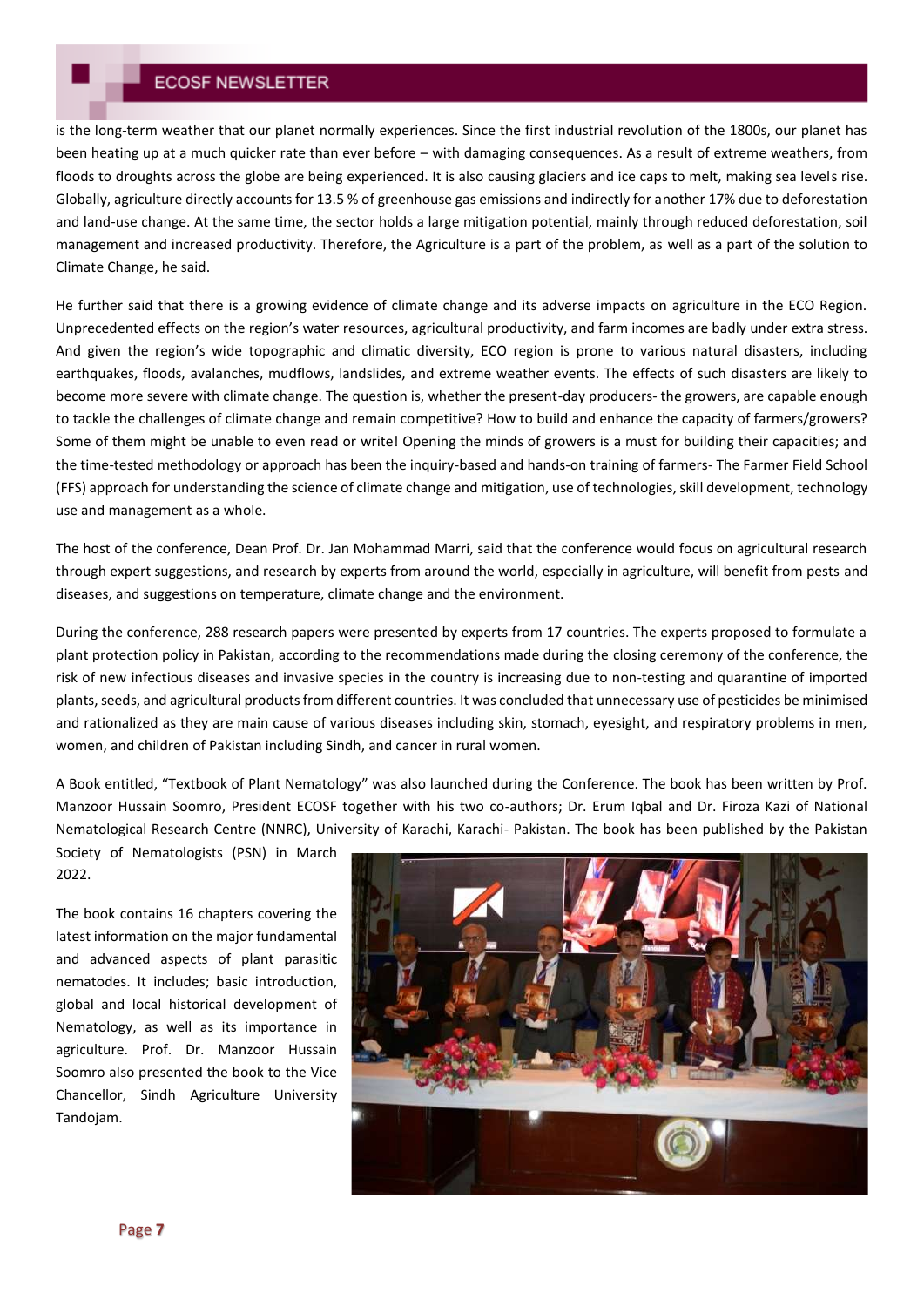### **President ECOSF addresses the FAO FFS Training of Facilitators at Tandojam Pakistan**

On 30 March 2022, President ECOSF Prof. Manzoor H. Soomro was invited to visit the ongoing Farmer Field School (FFS) Training of Facilitators (ToF) at Tandojam- Pakistan. FFS is an inquiry-based learning approach used by Food and Agriculture Organization (FAO) of the United Nations for capacity building of agriculture extension and development personnel as well as the farming community. However, before the farming community is trained, the Training of Facilitators (ToF) is organized to build the capacity of trainers as facilitators. Since, the FFS approach in Pakistan was pioneered by the team that included Prof. Manzoor Hussain Soomro, who in early 2000s worked for FAO-UN, he was invited by the FAO FFS Expert and National Programme Officer (NPO) Mr. Jam M. Khalid, to join the ToF on 30 March 2022 and share his experiences and wisdom with around 30 district officers across Sindh province as trainees.



Prof. Soomro was warmly received by Mr. Jam Khalid and Dr. Ashfaque A. Nahiyun the FFS Coordinator for Sindh at the ToF. The NPO introduced Dr. Soomro to the participants and invited him to speak with the participants.

Dr. Soomro shared the original development of the programme in Pakistan by saying that FFS for integrated pest management (IPM) was first piloted in Pakistan by Dr. M. Ashraf Poswal from the CAB International Pakistan in 1996, and then in an EU funded Regional FAO IPM Programme for Cotton in Asia by the troika- Dr. M. Ashraf Poswal (CABI), Dr. Iftikhar Ahmad (PARC-GoP) and Dr. Manzoor H. Soomro (FAO) in 2001.



He also shared how the impact the IPM FFS was assessed and that the programme not only increased the knowledge, empowerment and decision making capacity of the participating farmers, but it had reduced the poverty of trained farmers by 12%. It also helped the biodiversity conservation and rural development as a whole, he said. Dr. Soomro also emphasized on the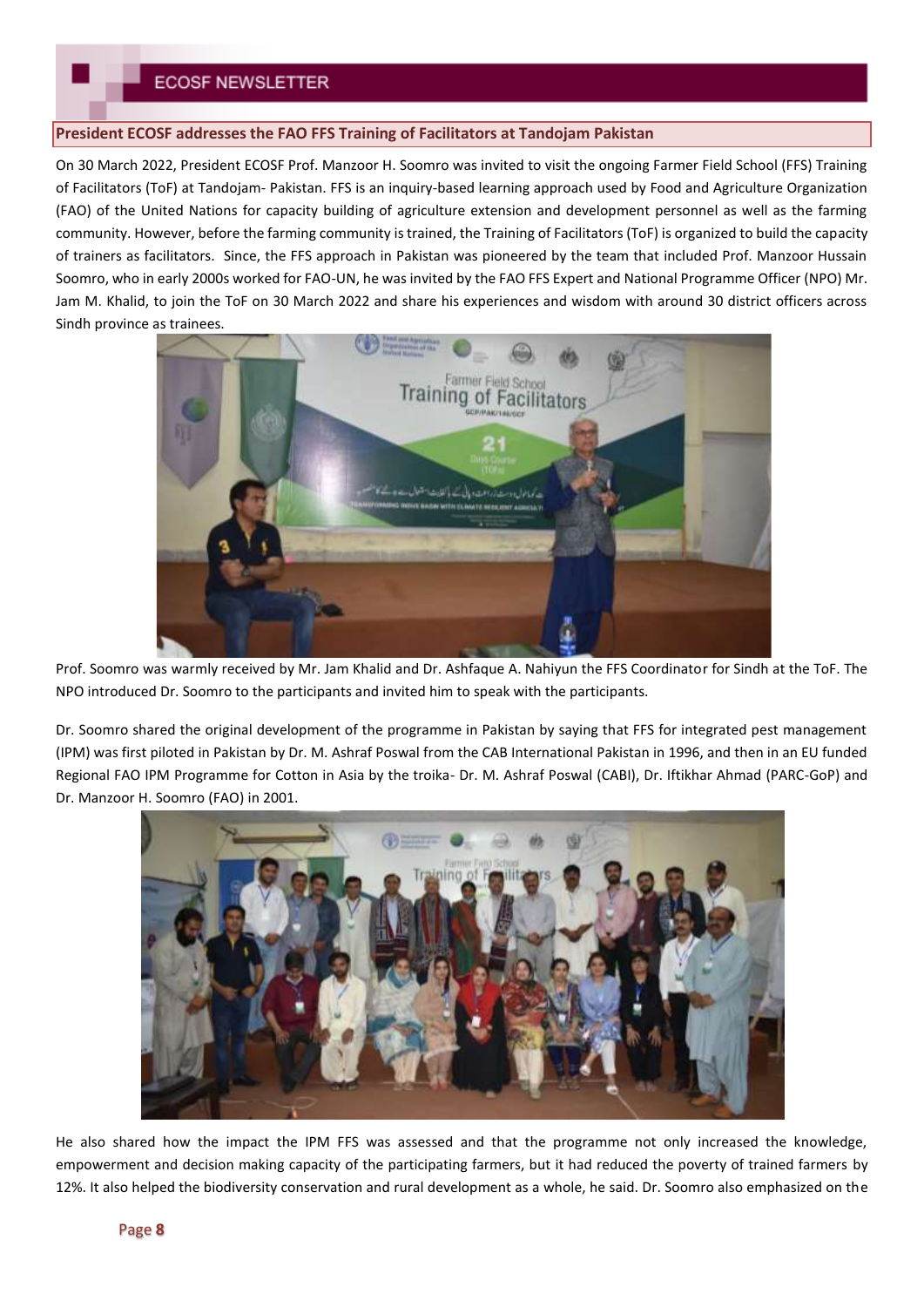participants to train the participants in hands-on activity for climate change education and shared with them that ECOSF is holding a training workshop for school teachers in climate change education and would be happy to support the FAO programme of FFS in Pakistan and beyond in the ECO Region.

#### **President ECOSF Prof. Manzoor Hussain Soomro and Co-authors publish the "Textbook of Plant Nematology"**

Prof. Manzoor Hussain Soomro, President ECOSF together with his two co-authors; Dr. Erum Iqbal and Dr. Firoza Kazi of National Nematological Research Centre (NNRC), University of Karachi, Karachi- Pakistan have written a book entitled, "**Textbook of Plant Nematology**". The book has been published by the Pakistan Society of Nematologists (PSN) in March 2022.

Considering the importance of diversity and roles of nematodes in the ecosystem, and the fact that Plant Nematology is taught in degree programmes at various universities, not a single textbook on the subject has been produced in Pakistan. Thus, a dire need of such a textbook has been felt for quite some time for the benefit of students specializing in the subject at graduate and postgraduate levels. This book has been designed to cover the course outline of "Plant Nematology", approved by the National Regulator- the Higher Education Commission (HEC) of Pakistan for B.S. and M.S. (Plant Nematology and Plant Pathology) degree programmes. It's an open access book downloadable free of cost, DOI:10.33804/978.969.23704.0.0 and from the website <https://pjn.com.pk/>

The book contains 16 chapters covering the latest information on the major fundamental and advanced aspects of plant parasitic nematodes. It includes; basic introduction, global and local historical development of Nematology, as well as its importance in agriculture. It explains the techniques for the study of nematodes including their morphology, anatomy, structure and systematics; **Textbook of Plant Nematology** 



**Manzoor Hussain Soomro Erum Iqbal** Firoza Kazı P<sup>L</sup> Edition **PSN Publication** 

and the outline classification of the nematode fauna of Pakistan. The textbook also provides for taxonomy of important parasitic nematode genera along with their parasitism and habitat. It has a chapter on the most important nematodes including; root-knot and cyst nematodes; their life cycles, diseases caused by them, as well as disease symptoms, etiology and their management. Nematode-microbe interaction, nematode population dynamics and crop/yield loss assessment, also make part of the book. Exclusive chapters on nematodes as vectors of plant viruses, entomopathogenic nematodes and molecular nematology are also included in the book.

The authors hope that this "Textbook of Plant Nematology" with a touch of Pakistan perspective, would serve as a major guide book for students of Plant Nematology, Plant Pathology, Plant Protection, Microbiology, Environment, and Agriculture as a whole. Though the intended audiences of the book are students and researchers; the extension personnel, growers and those working in crop production and crop protection, would also benefit.

The book has been dedicated to the initiators of the science of Nematology in Pakistan but especially to the two dedicated Pakistani Nematologists, who got this science recognized in Pakistan, established Pakistan Society of Nematologists (PSN) and the National Nematological Research Centre (NNRC), i.e., Dr. M.A. Maqbool (1941-2016) and Prof. Dr. Shahina Fayyaz (1959-2020), who not only assisted Dr. Maqbool in all his endeavours, but further strengthened the NNRC, the PSN, and the Pakistan Journal of Nematology (PJN).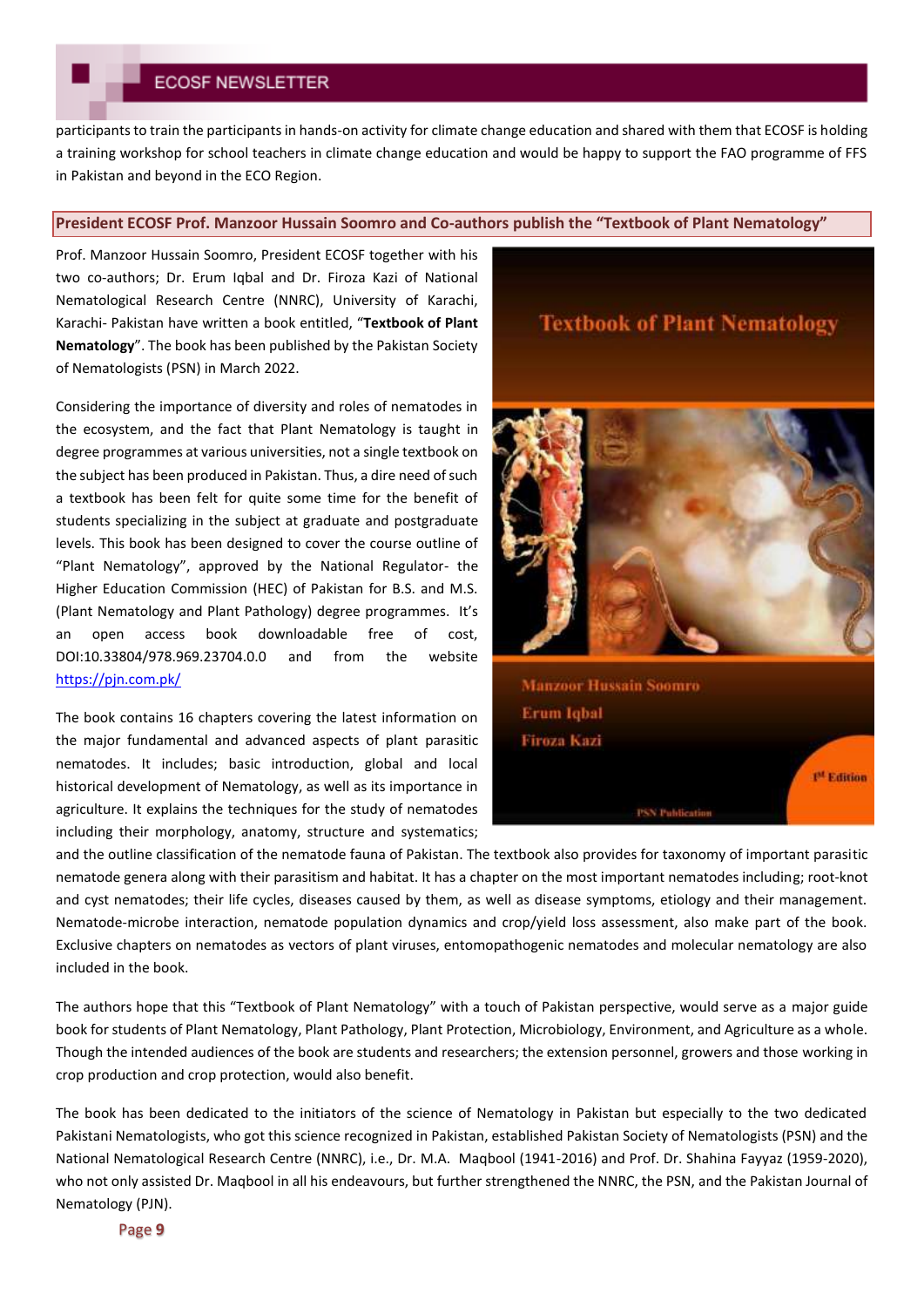The authors were very grateful to the two outstanding champions of agricultural research for writing the Forewords to the book; a living legend and developer of Pakistan's National Agricultural Research System and the Founder Chairman of Pakistan Agricultural Research Council (PARC)- Dr. Amir Muhammed and Dr. Z. A. Handoo, a very senior Nematologist at the US Department of Agriculture, ARS, Beltsville, MD, USA.

Publication of the book has been sponsored by Pakistan Science Foundation through Pakistan Society of Nematologists.

#### **President ECOSF attended the 2022 Academic Forum on Engineering Education and Engineering Culture**

The 2022 Academic Forum on Engineering Education and Engineering Culture was hosted by Tsinghua University on March 1-2, 2022 under the theme "Engineering Education Reform and Sustainable Development—Call for Young People and Women to Participate in Engineering Education."

The forum attracted altogether over 1,500 scholars and experts from around the world. On behalf of ECOSF, President ECOSF, Prof. Dr. Manzoor Hussain Soomro attended the forum.

The forum held to mark the third World Engineering Day was organized by the UNESCO International Center for Engineering Education (ICEE), and co-organized by Tsinghua Symposium, with support from the World Federation of Engineering Organizations, the UNESCO International Science, Technology and Innovative Center for South-South Cooperation, and the Chinese Women's Research Society.



The particular emphasis of the forum on increasing women's participation in engineering education couldn't have come at a better time as it fits well with the theme of this year's International Women's Day "Gender equality today for a sustainable tomorrow."

Yang Bin, Vice President and Provost of Tsinghua University, who is also the Executive Director of the ICEE, delivered opening remarks at the forum.

He said that Tsinghua University hoped to leverage the platform of the ICEE to share China's best practices in engineering education with countries around the world, jointly promote global engineering

education and call for more young people and women to participate in engineering education.

"We managed to put in place a complete engineering education system that suits the realities in China. Remarkable achievements have since been made. The Chinese government has been a champion of gender equality and equal opportunities to create a better policy environment for women to unleash their full potential and play their due part in society," he said.

Yang noted in his speech that engineering education undertakes the mission of producing highly qualified engineers, and that numerous highly skilled and professional engineers and technologists have entered the workforce across the globe thanks to the advances in engineering education programs. He, however, mentioned that, although women engineers and technologists represented a vital part of the community, a lack of highly qualified professionals and the prevalent glass ceiling still pose great challenges.

Yang pointed out that in recent years, Tsinghua University has invested more in engineering education, established the Engineering Doctoral Program for innovative leaders, and strengthened international exchanges and cooperation.

He also informed the forum that Tsinghua held the Global Forum of University Presidents 2021 and issued the GFUP Tsinghua Consensus. Likewise, on World Engineering Day last year, the ICEE and UNESCO jointly released the Engineering for Sustainable Development report. The report was jointly supported by Tsinghua University and the Chinese Academy of Engineering. Audrey Azoulay, Director-General of UNESCO, praised it as an important milestone in UNESCO standards-setting work.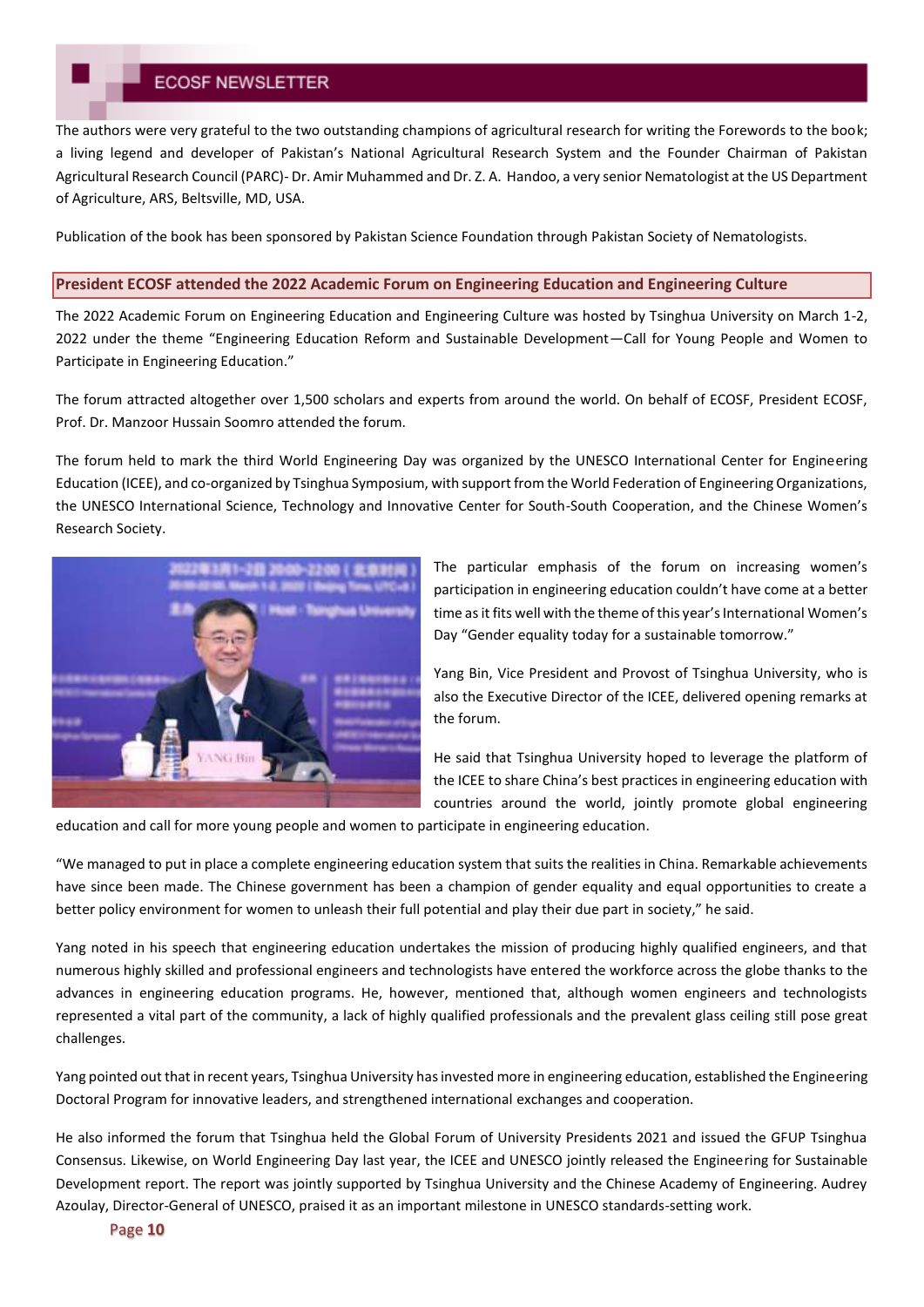H.E. Ms. Irina Bokova, the former Director-General of UNESCO, noted in her speech that engineering education as well as a call for young people and women to participate in engineering education are essential to achieving the 2030 Sustainable Development Goals. She emphasized that engineering was the engine that drives the great transformation of China which amazed the world. There could hardly be a place better than Tsinghua University to celebrate the power of engineering. Moreover, the ICEE is a highly effective organization as evidenced by its continuous efforts to deepen



cooperation among international organizations amidst the COVID-19 pandemic.

She also said that engineering education should go beyond the traditional boundaries and take an inter-disciplinary approach. Participation of young people and women is vital to engineering as their bright minds prove to be invaluable assets, and this is also consistent with the guiding principles of the Engineering for Sustainable Development report.

In his speech, Gong Ke, President of the World Federation of Engineering Organizations (WFEO) who is also a member of ECOSF's International Advisory Board, said that the WFEO attaches great importance to the role of women in sustainable development and focuses on the well-being of humankind. He said that the WFEO hoped to deepen cooperation with the ICEE to jointly promote the progress of engineering education. He pointed out that the focus on sustainable development, integration into the digital economy, a cross-cultural and inter-disciplinary approach, and teaching students about professional ethics are crucial in engineering education.





Lee Yee Cheong, Honorary Chairman of Governing Board of UNESCO International Science, Technology and Innovation Center for South-South Cooperation (ISTIC), said that UN members should make efforts to achieve SDG 1: No Poverty. China has been a pioneer in poverty alleviation through building a moderately prosperous society and achieving progress in infrastructure construction. It can be said from China's experience in promoting engineering development that engineering technologies lay the groundwork for poverty alleviation.

Tan Lin, Vice President of the Chinese Women's Research Society and former Vice President of the All-China Women's Federation, highlighted the significance of gender equality in engineering education. She said prioritizing gender equality helps achieve UN SDGs, better implement the basic national policy, and encourage more young women to receive engineering education and even pursue their careers in this field.





Xiang Botao , Deputy Secretary of the CPC Tsinghua University Committee and Vice Chairman of Tsinghua Symposium, moderated the opening ceremony of the forum.

Following the opening ceremony, Prof. Ms. Wu Qidi, former Vice Minister of Education, China and Director of the ICEE, moderated the thematic symposium on "Reform and Strategic Thinking on Engineering Education."